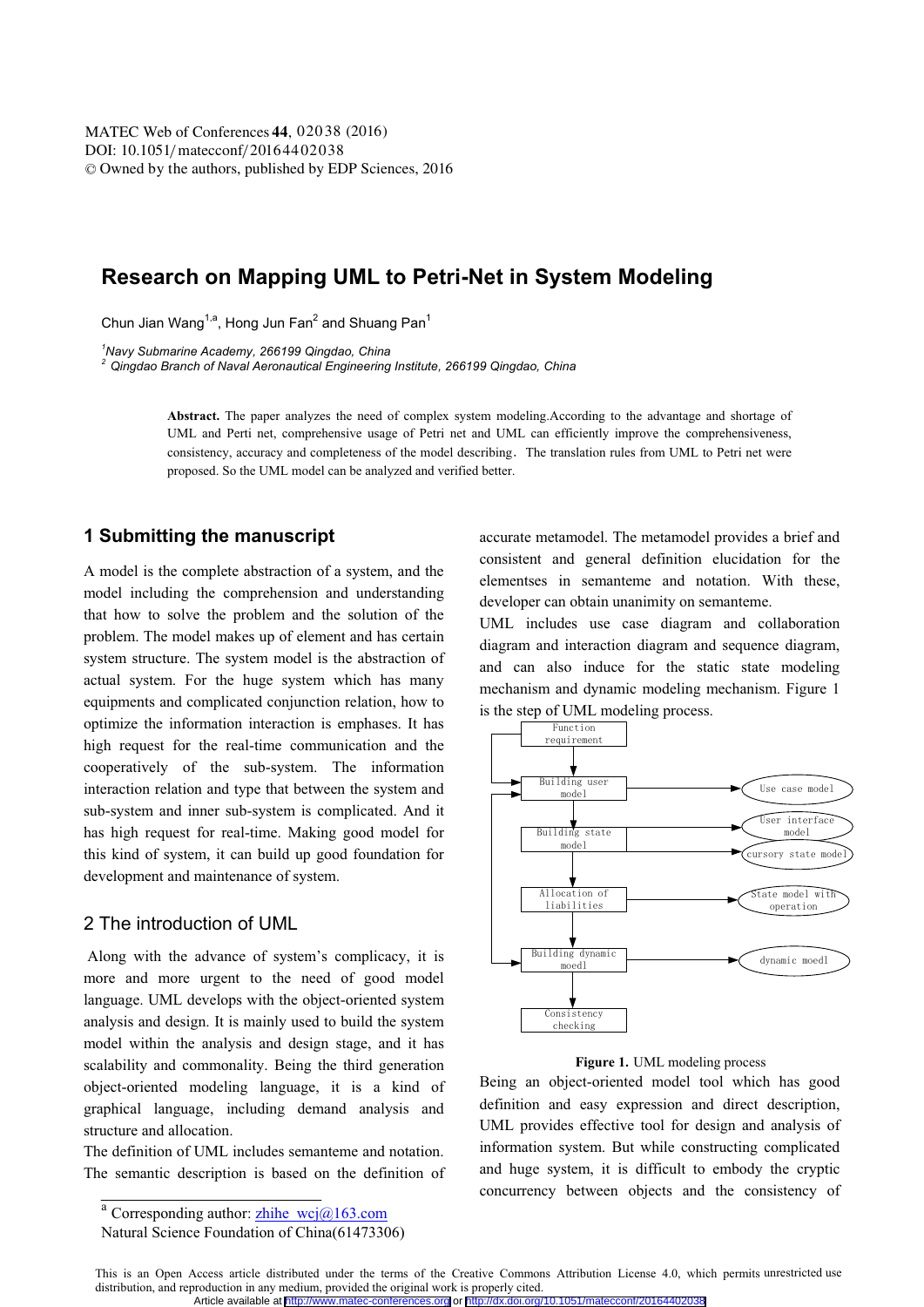constraint rule between objects. And it is also difficult to display the dynamic behavior character completely.

UML is applicable to describe any type of system with object-oriented technique, and is applicable to different stage of system development. From the need description to the test and maintenance after completing, UML all can be used.

## **3 Petri net**

Petri net is put forward by Germany Carl Adam in his doctor dissertation in 1962 firstly. Petri net can not only be used to analyze the static structure, but also the dynamic behavior. And it is a kind of mathematic and graphical tool to describe and analyze. To develop the information processing system which is parallel or asynchronous or distributed or concurrent or indeterminacy, it can construct the Petri net model and analyze. Then, we can get the information about the system structure and the dynamic state behavior. According to the information, we can evaluate and improve the system.

The state element and variety element of Petri net use Place and Transition to express respectively. The function of transition is changing the state, and the function of place is to decide whether the transition can take place. The dependency relationship between transition and place uses directional-arc (arrowhead) to denote and it is a Petri net. We use circle to represent the place, and use rectangle to represent the transition, and use directionalarc to represent the input that from place to transition and output that from transition to place. During building the model, if use the concept of condition and events, then position represent the condition and transition represent the events, and all these can constitute a Petri net, such as figure 2.



Figuer 2 shows that the events are the action taking place in the system. The occurrence of these actions is controled by the state of system, while these states can be sescribed with a set of condition. Condition is the property or logic description of system and a condition can be established or not established. Because the event is an action, it probably takes place. The occurrence of an event may need a few conditions to be established at the

same time, and all these conditions are called the prior condition of event. The occurrence of the event may cause the prior condition disappear and produce other conditions, and those aonditions are called subsequent condition. Petri net studies the structure and dynamic behavior of system, and pay attention to the state variety and the relation of variety that possiblly take place in the system. The Petri net can descripe the dynamic character of system laconically, such as concurrent, conflict synchronous etc. It has corresponding analysis method. So Petri net is broadly applied in building model and analysis.

## 4 UML mapping to Petri net

According to the different peculiarity of UML and Petri net, we can combine UML with Petri net, bringing out the best in each other. Firstly, we make use of UML's chart element to describe model and design the object in the system. Then, according to the complexity of model, mapping a part of UML model which is necessary to Petri net model based on certain rule. And then, carry on analysis and optimization. The result can amend the UML model. At last, convert those models into UML statechart and sequence diagram, and constitute an integrity UML model with other charts, such as figure 3.



#### **Figure 3.** Model frame

The conversion of model is not to re-construct a new model, and it has to keep certain restriction. It can discover the likeness between UML and Petri net based on analysis. UML shows object accepting and sending the message and operation inside the object. Petri net shows inner place and transition. UML statechart is classic Object-Oriented variant, and it describes an object how to transfer state under events driving in its life cycle, and it gives the origin and terminus. And also it displays the detail of object's dynamic behavior, so it can convert into object's Sub-Petri net. Therefore it can withdraw information from UML statechart to construct object's Petri net model.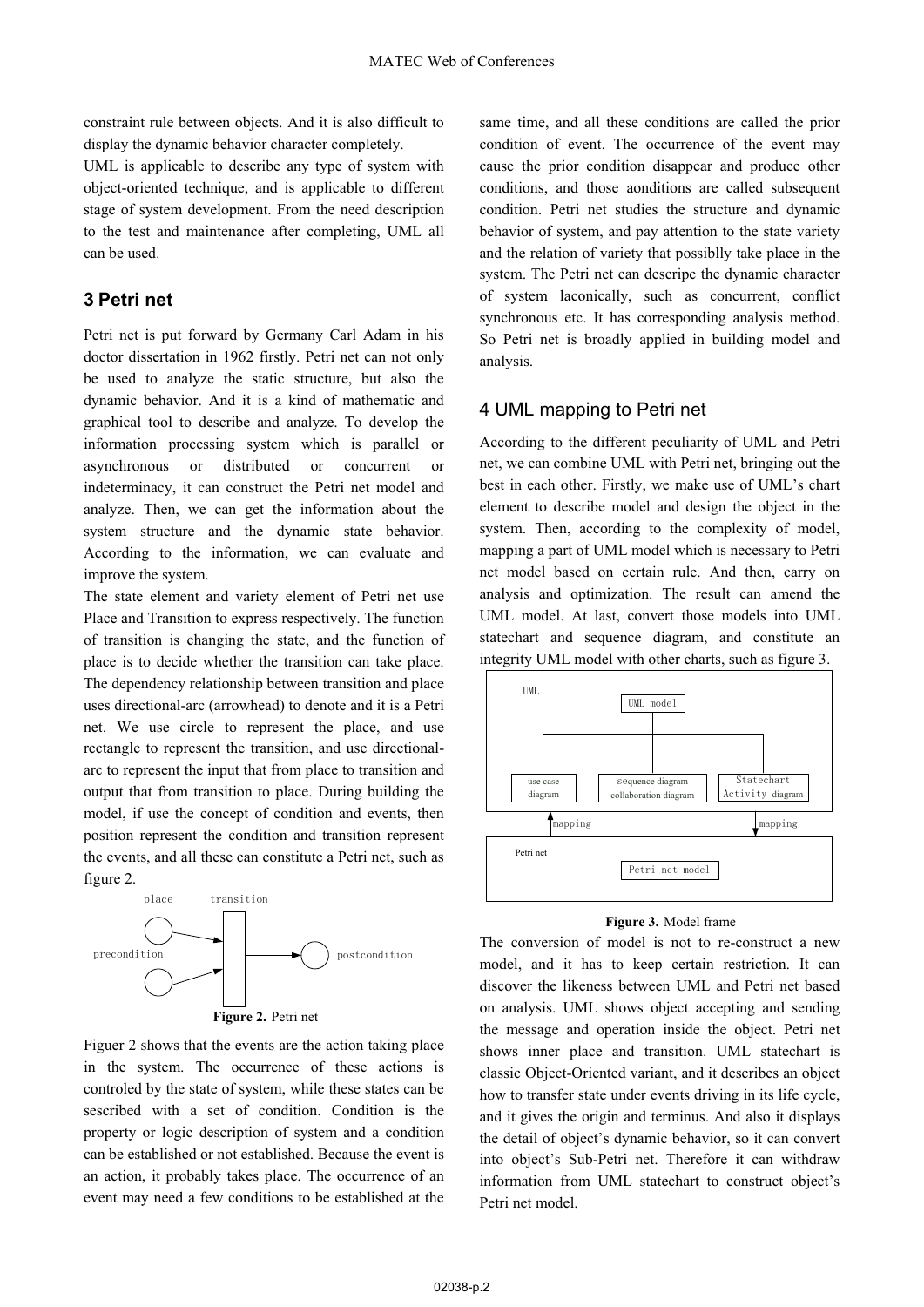The mapping rule is as follows, such as Figure 4.

The place in Petri net model mapping to properties of objects in UML model.

The Subnet in Petri net model mapping to statechart of object in UML model. The place corresponds to the activity in statechart and the transition corresponds to the action in the statechart.

The transition in Petri net model mapping to activity in UML activity diagram, and the place mapping to condition.

The door transition in Petri net model mapping to the message event in UML interaction diagram (sequence diagram and collaboration diagram).



**Figure 4.** Petri net model mapping to UML model

UML analysis and disassemble the system from top lever bottom, and attain genus and various charts that shows the relation between the genus. Figure 5 is the statechart of UML and Figure 5 is the sequence diagram of UML. Figure 6 shows that event 1 and event 2 and event 3 and event 4 are external events. When object accepts external events, the statechart can show the operation of the object which accepts the message and the change of state under the corresponding condition.



**Figure 5.** State chart



**Figure 6.** sequence diagram

It can abstract the mapping process from UML model to Petri net model, such as Figure 7. The mapping rule is as follows:

All properties of objects in UML model mapping to place in Petri net model.

The statechart of object in UML model mapping to Subnet in Petri net model. The activity in statechart corresponds to the place and the action in the statechart corresponds to the transition.

The activity in UML activity diagram mapping to transition in Petri net model, and the condition mapping to place.

The message event in UML interaction diagram (sequence diagram and collaboration diagram) mapping to door transition in Petri net model.



Figure 7. UML model mapping to Petri net model

According to the above rule, the triggering event of a conversion in UML statechart mapping to transition of